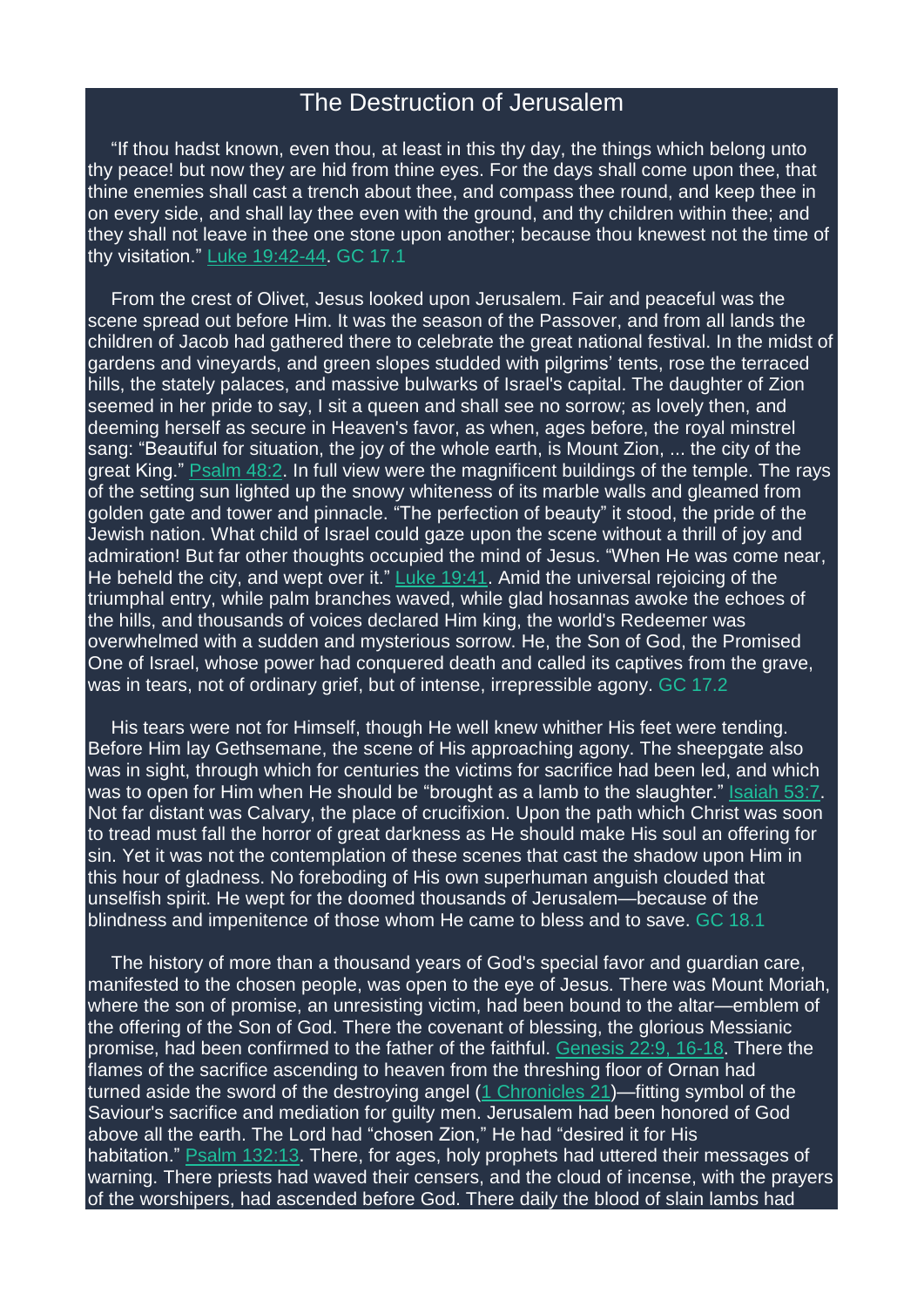been offered, pointing forward to the Lamb of God. There Jehovah had revealed His presence in the cloud of glory above the mercy seat. There rested the base of that mystic ladder connecting earth with heaven [\(Genesis](https://m.egwwritings.org/en/book/1965.1602#1602) 28:12; [John](https://m.egwwritings.org/en/book/1965.53234#53234) 1:51)—that ladder upon which angels of God descended and ascended, and which opened to the world the way into the holiest of all. Had Israel as a nation preserved her allegiance to Heaven, Jerusalem would have stood forever, the elect of God. [Jeremiah](https://m.egwwritings.org/en/book/1965.39545#39545) 17:21-25. But the history of that favored people was a record of backsliding and rebellion. They had resisted Heaven's grace, abused their privileges, and slighted their opportunities. GC 18.2

Although Israel had "mocked the messengers of God, and despised His words, and misused His prophets" (2 [Chronicles](https://m.egwwritings.org/en/book/1965.24438#24438) 36:16), He had still manifested Himself to them, as "the Lord God, merciful and gracious, long-suffering, and abundant in goodness and truth" [\(Exodus](https://m.egwwritings.org/en/book/1965.5093#5093) 34:6); notwithstanding repeated rejections, His mercy had continued its pleadings. With more than a father's pitying love for the son of his care, God had "sent to them by His messengers, rising up betimes, and sending; because He had compassion on His people, and on His dwelling place." 2 [Chronicles](https://m.egwwritings.org/en/book/1965.24436#24436) 36:15. When remonstrance, entreaty, and rebuke had failed, He sent to them the best gift of heaven; nay, He poured out all heaven in that one Gift. GC 19.1

The Son of God Himself was sent to plead with the impenitent city. It was Christ that had brought Israel as a goodly vine out of Egypt. [Psalm](https://m.egwwritings.org/en/book/1965.30992#30992) 80:8. His own hand had cast out the heathen before it. He had planted it "in a very fruitful hill." His guardian care had hedged it about. His servants had been sent to nurture it. "What could have been done more to My vineyard," He exclaims, "that I have not done in it?" [Isaiah](https://m.egwwritings.org/en/book/1965.36190#36190) 5:1-4. Though when He looked that it should bring forth grapes, it brought forth wild grapes, yet with a still yearning hope of fruitfulness He came in person to His vineyard, if haply it might be saved from destruction. He digged about His vine; He pruned and cherished it. He was unwearied in His efforts to save this vine of His own planting. GC 19.2

For three years the Lord of light and glory had gone in and out among His people. He "went about doing good, and healing all that were oppressed of the devil," binding up the brokenhearted, setting at liberty them that were bound, restoring sight to the blind, causing the lame to walk and the deaf to hear, cleansing the lepers, raising the dead, and preaching the gospel to the poor. Acts [10:38;](https://m.egwwritings.org/en/book/1965.55669#55669) [Luke](https://m.egwwritings.org/en/book/1965.51184#51184) 4:18; [Matthew](https://m.egwwritings.org/en/book/1965.47911#47911) 11:5. To all classes alike was addressed the gracious call: "Come unto Me, all ye that labor and are heavy-laden, and I will give you rest." [Matthew](https://m.egwwritings.org/en/book/1965.47957#47957) 11:28. GC 20.1

Though rewarded with evil for good, and hatred for His love [\(Psalm](https://m.egwwritings.org/en/book/1965.32129#32129) 109:5), He had steadfastly pursued His mission of mercy. Never were those repelled that sought His grace. A homeless wanderer, reproach and penury His daily lot, He lived to minister to the needs and lighten the woes of men, to plead with them to accept the gift of life. The waves of mercy, beaten back by those stubborn hearts, returned in a stronger tide of pitying, inexpressible love. But Israel had turned from her best Friend and only Helper. The pleadings of His love had been despised, His counsels spurned, His warnings ridiculed. GC 20.2

The hour of hope and pardon was fast passing; the cup of God's long-deferred wrath was almost full. The cloud that had been gathering through ages of apostasy and rebellion, now black with woe, was about to burst upon a guilty people; and He who alone could save them from their impending fate had been slighted, abused, rejected, and was soon to be crucified. When Christ should hang upon the cross of Calvary, Israel's day as a nation favored and blessed of God would be ended. The loss of even one soul is a calamity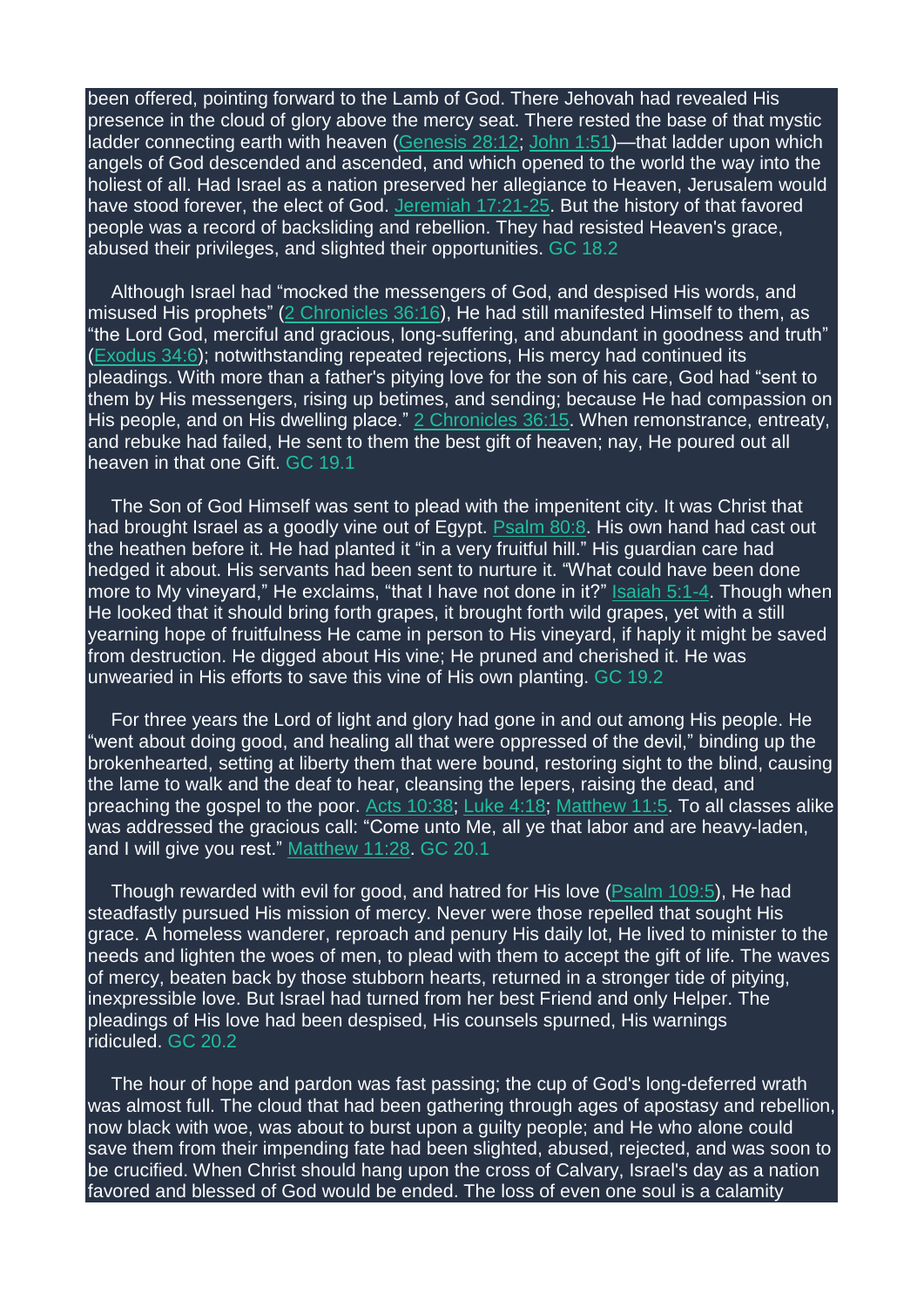infinitely outweighing the gains and treasures of a world; but as Christ looked upon Jerusalem, the doom of a whole city, a whole nation, was before Him—that city, that nation, which had once been the chosen of God, His peculiar treasure. GC 20.3

Prophets had wept over the apostasy of Israel and the terrible desolations by which their sins were visited. Jeremiah wished that his eyes were a fountain of tears, that he might weep day and night for the slain of the daughter of his people, for the Lord's flock that was carried away captive. [Jeremiah](https://m.egwwritings.org/en/book/1965.39133#39133) 9:1; [13:17.](https://m.egwwritings.org/en/book/1965.39351#39351) What, then, was the grief of Him whose prophetic glance took in, not years, but ages! He beheld the destroying angel with sword uplifted against the city which had so long been Jehovah's dwelling place. From the ridge of Olivet, the very spot afterward occupied by Titus and his army, He looked across the valley upon the sacred courts and porticoes, and with tear-dimmed eyes He saw, in awful perspective, the walls surrounded by alien hosts. He heard the tread of armies marshaling for war. He heard the voice of mothers and children crying for bread in the besieged city. He saw her holy and beautiful house, her palaces and towers, given to the flames, and where once they stood, only a heap of smoldering ruins. GC 21.1

Looking down the ages, He saw the covenant people scattered in every land, "like wrecks on a desert shore." In the temporal retribution about to fall upon her children, He saw but the first draft from that cup of wrath which at the final judgment she must drain to its dregs. Divine pity, yearning love, found utterance in the mournful words: "O Jerusalem, Jerusalem, thou that killest the prophets, and stonest them which are sent unto thee, how often would I have gathered thy children together, even as a hen gathereth her chickens under her wings, and ye would not!" O that thou, a nation favored above every other, hadst known the time of thy visitation, and the things that belong unto thy peace! I have stayed the angel of justice, I have called thee to repentance, but in vain. It is not merely servants, delegates, and prophets, whom thou hast refused and rejected, but the Holy One of Israel, thy Redeemer. If thou art destroyed, thou alone art responsible. "Ye will not come to Me, that ye might have life." [Matthew](https://m.egwwritings.org/en/book/1965.48905#48905) 23:37; [John](https://m.egwwritings.org/en/book/1965.53548#53548) 5:40. GC 21.2

Christ saw in Jerusalem a symbol of the world hardened in unbelief and rebellion, and hastening on to meet the retributive judgments of God. The woes of a fallen race, pressing upon His soul, forced from His lips that exceeding bitter cry. He saw the record of sin traced in human misery, tears, and blood; His heart was moved with infinite pity for the afflicted and suffering ones of earth; He yearned to relieve them all. But even His hand might not turn back the tide of human woe; few would seek their only Source of help. He was willing to pour out His soul unto death, to bring salvation within their reach; but few would come to Him that they might have life. GC 22.1

The Majesty of heaven in tears! the Son of the infinite God troubled in spirit, bowed down with anguish! The scene filled all heaven with wonder. That scene reveals to us the exceeding sinfulness of sin; it shows how hard a task it is, even for Infinite Power, to save the guilty from the consequences of transgressing the law of God. Jesus, looking down to the last generation, saw the world involved in a deception similar to that which caused the destruction of Jerusalem. The great sin of the Jews was their rejection of Christ; the great sin of the Christian world would be their rejection of the law of God, the foundation of His government in heaven and earth. The precepts of Jehovah would be despised and set at nought. Millions in bondage to sin, slaves of Satan, doomed to suffer the second death, would refuse to listen to the words of truth in their day of visitation. Terrible blindness! strange infatuation! GC 22.2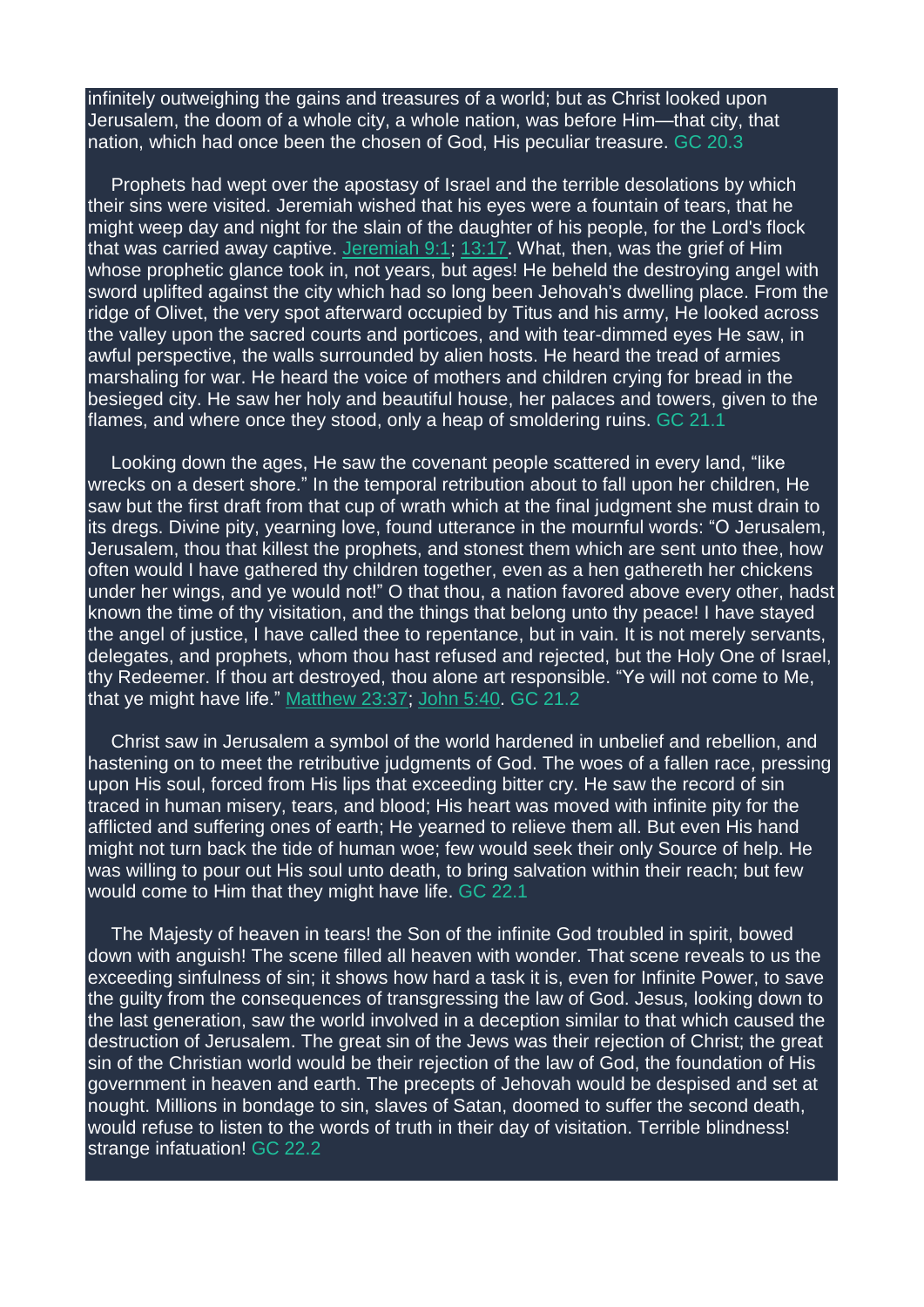Two days before the Passover, when Christ had for the last time departed from the temple, after denouncing the hypocrisy of the Jewish rulers, He again went out with His disciples to the Mount of Olives and seated Himself with them upon the grassy slope overlooking the city. Once more He gazed upon its walls, its towers, and its palaces. Once more He beheld the temple in its dazzling splendor, a diadem of beauty crowning the sacred mount. GC 23.1

A thousand years before, the psalmist had magnified God's favor to Israel in making her holy house His dwelling place: "In Salem also is His tabernacle, and His dwelling place in Zion." He "chose the tribe of Judah, the Mount Zion which He loved. And He built His sanctuary like high palaces." **[Psalm](https://m.egwwritings.org/en/book/1965.30742#30742) 76:2; [78:68,](https://m.egwwritings.org/en/book/1965.30940#30940) 69. The first temple had been erected** during the most prosperous period of Israel's history. Vast stores of treasure for this purpose had been collected by King David, and the plans for its construction were made by divine inspiration. 1 [Chronicles](https://m.egwwritings.org/en/book/1965.22692#22692) 28:12, 19. Solomon, the wisest of Israel's monarchs, had completed the work. This temple was the most magnificent building which the world ever saw. Yet the Lord had declared by the prophet Haggai, concerning the second temple: "The glory of this latter house shall be greater than of the former." "I will shake all nations, and the Desire of all nations shall come: and I will fill this house with glory, saith the Lord of hosts." [Haggai](https://m.egwwritings.org/en/book/1965.46679#46679) 2:9, 7. GC 23.2

After the destruction of the temple by Nebuchadnezzar it was rebuilt about five hundred years before the birth of Christ by a people who from a lifelong captivity had returned to a wasted and almost deserted country. There were then among them aged men who had seen the glory of Solomon's temple, and who wept at the foundation of the new building, that it must be so inferior to the former. The feeling that prevailed is forcibly described by the prophet: "Who is left among you that saw this house in her first glory? and how do ye see it now? is it not in your eyes in comparison of it as nothing?" [Haggai](https://m.egwwritings.org/en/book/1965.46667#46667) 2:3; Ezra [3:12.](https://m.egwwritings.org/en/book/1965.24642#24642) Then was given the promise that the glory of this latter house should be greater than that of the former. GC 23.3

But the second temple had not equaled the first in magnificence; nor was it hallowed by those visible tokens of the divine presence which pertained to the first temple. There was no manifestation of supernatural power to mark its dedication. No cloud of glory was seen to fill the newly erected sanctuary. No fire from heaven descended to consume the sacrifice upon its altar. The Shekinah no longer abode between the cherubim in the most holy place; the ark, the mercy seat, and the tables of the testimony were not to be found therein. No voice sounded from heaven to make known to the inquiring priest the will of Jehovah. GC 24.1

For centuries the Jews had vainly endeavored to show wherein the promise of God given by Haggai had been fulfilled; yet pride and unbelief blinded their minds to the true meaning of the prophet's words. The second temple was not honored with the cloud of Jehovah's glory, but with the living presence of One in whom dwelt the fullness of the Godhead bodily—who was God Himself manifest in the flesh. The "Desire of all nations" had indeed come to His temple when the Man of Nazareth taught and healed in the sacred courts. In the presence of Christ, and in this only, did the second temple exceed the first in glory. But Israel had put from her the proffered Gift of heaven. With the humble Teacher who had that day passed out from its golden gate, the glory had forever departed from the temple. Already were the Saviour's words fulfilled: "Your house is left unto you desolate." [Matthew](https://m.egwwritings.org/en/book/1965.48907#48907) 23:38. GC 24.2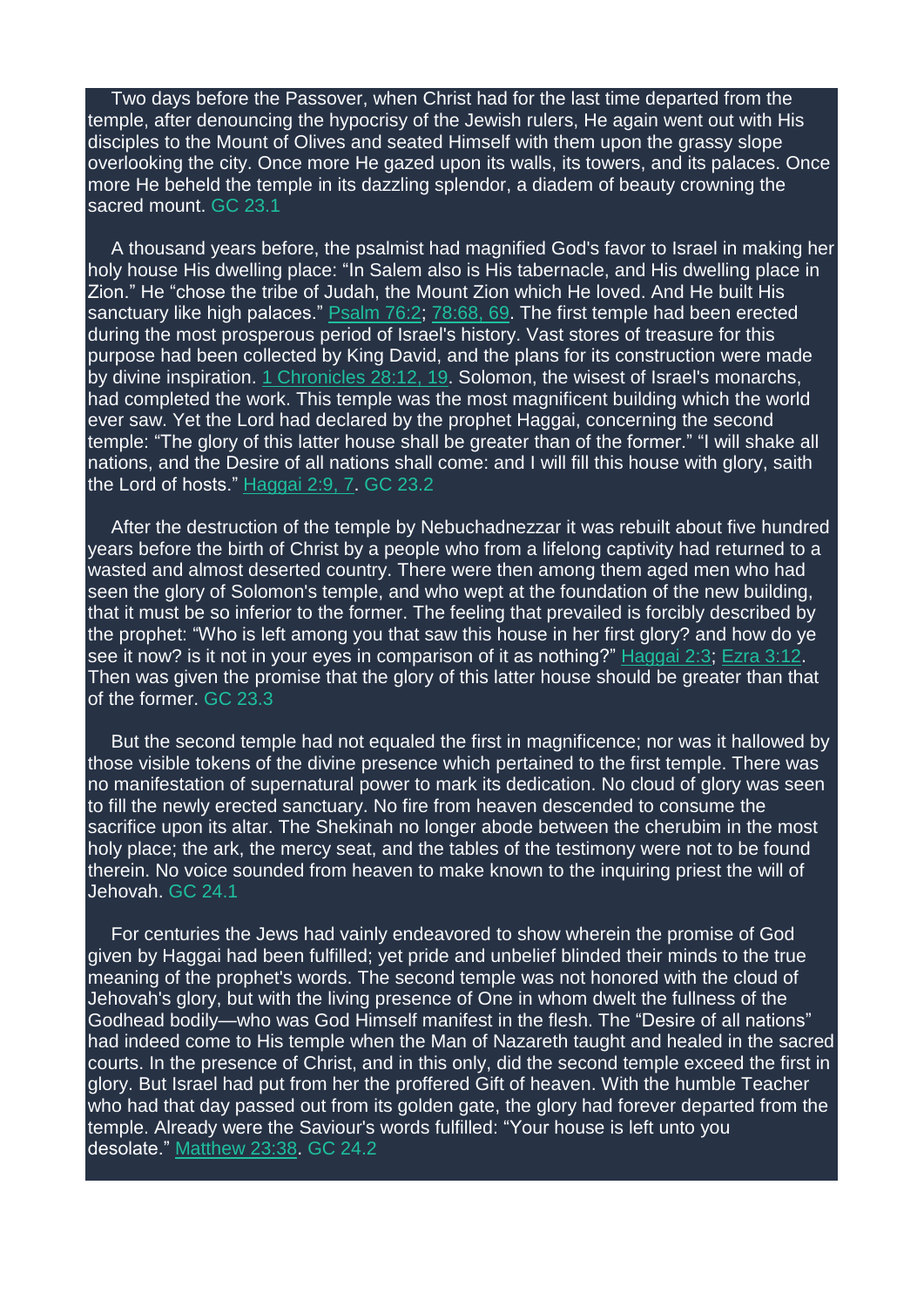The disciples had been filled with awe and wonder at Christ's prediction of the overthrow of the temple, and they desired to understand more fully the meaning of His words. Wealth, labor, and architectural skill had for more than forty years been freely expended to enhance its splendors. Herod the Great had lavished upon it both Roman wealth and Jewish treasure, and even the emperor of the world had enriched it with his gifts. Massive blocks of white marble, of almost fabulous size, forwarded from Rome for this purpose, formed a part of its structure; and to these the disciples had called the attention of their Master, saying: "See what manner of stones and what buildings are here!" [Mark](https://m.egwwritings.org/en/book/1965.50450#50450) 13:1. GC 24.3

To these words, Jesus made the solemn and startling reply: "Verily I say unto you, There shall not be left here one stone upon another, that shall not be thrown down." [Matthew](https://m.egwwritings.org/en/book/1965.48914#48914) 24:2. GC 25.1

With the overthrow of Jerusalem the disciples associated the events of Christ's personal coming in temporal glory to take the throne of universal empire, to punish the impenitent Jews, and to break from off the nation the Roman yoke. The Lord had told them that He would come the second time. Hence at the mention of judgments upon Jerusalem, their minds reverted to that coming; and as they were gathered about the Saviour upon the Mount of Olives, they asked: "When shall these things be? and what shall be the sign of Thy coming, and of the end of the world?" [Verse](https://m.egwwritings.org/en/book/1965.48916#48916) 3. GC 25.2

The future was mercifully veiled from the disciples. Had they at that time fully comprehended the two awful facts—the Redeemer's sufferings and death, and the destruction of their city and temple—they would have been overwhelmed with horror. Christ presented before them an outline of the prominent events to take place before the close of time. His words were not then fully understood; but their meaning was to be unfolded as His people should need the instruction therein given. The prophecy which He uttered was twofold in its meaning; while foreshadowing the destruction of Jerusalem, it prefigured also the terrors of the last great day. GC 25.3

Jesus declared to the listening disciples the judgments that were to fall upon apostate Israel, and especially the retributive vengeance that would come upon them for their rejection and crucifixion of the Messiah. Unmistakable signs would precede the awful climax. The dreaded hour would come suddenly and swiftly. And the Saviour warned His followers: "When ye therefore shall see the abomination of desolation, spoken of by Daniel the prophet, stand in the holy place, (whoso readeth, let him understand:) then let them which be in Judea flee into the mountains." [Matthew](https://m.egwwritings.org/en/book/1965.48940#48940) 24:15, 16; Luke [21:20,](https://m.egwwritings.org/en/book/1965.52731#52731) 21. When the idolatrous standards of the Romans should be set up in the holy ground, which extended some furlongs outside the city walls, then the followers of Christ were to find safety in flight. When the warning sign should be seen, those who would escape must make no delay. Throughout the land of Judea, as well as in Jerusalem itself, the signal for flight must be immediately obeyed. He who chanced to be upon the housetop must not go down into his house, even to save his most valued treasures. Those who were working in the fields or vineyards must not take time to return for the outer garment laid aside while they should be toiling in the heat of the day. They must not hesitate a moment, lest they be involved in the general destruction. GC 25.4

In the reign of Herod, Jerusalem had not only been greatly beautified, but by the erection of towers, walls, and fortresses, adding to the natural strength of its situation, it had been rendered apparently impregnable. He who would at this time have foretold publicly its destruction, would, like Noah in his day, have been called a crazed alarmist.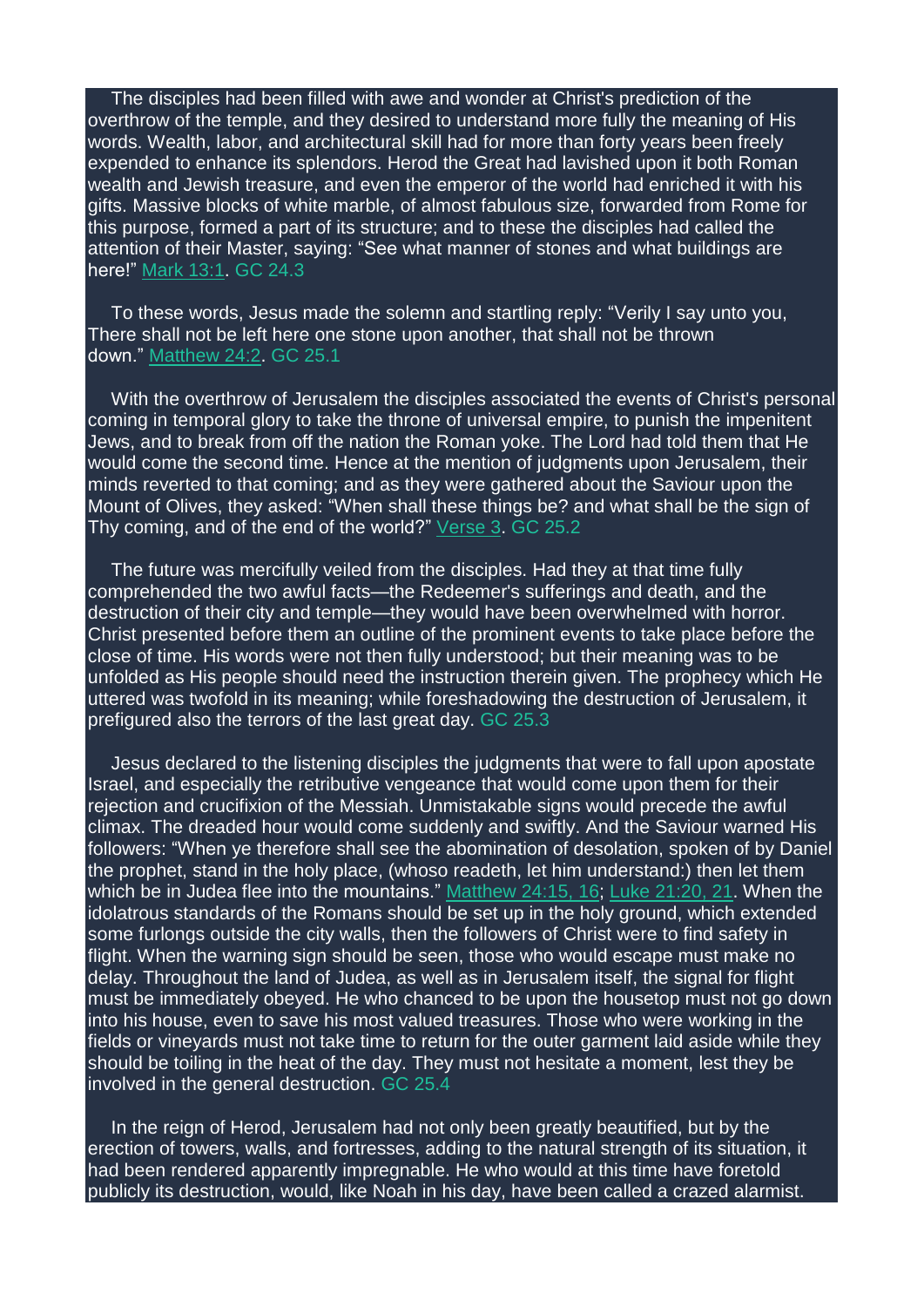But Christ had said: "Heaven and earth shall pass away, but My words shall not pass away." [Matthew](https://m.egwwritings.org/en/book/1965.48980#48980) 24:35. Because of her sins, wrath had been denounced against Jerusalem, and her stubborn unbelief rendered her doom certain. GC 26.1

The Lord had declared by the prophet Micah: "Hear this, I pray you, ye heads of the house of Jacob, and princes of the house of Israel, that abhor judgment, and pervert all equity. They build up Zion with blood, and Jerusalem with iniquity. The heads thereof judge for reward, and the priests thereof teach for hire, and the prophets thereof divine for money: yet will they lean upon the Lord, and say, Is not the Lord among us? none evil can come upon us." Micah [3:9-11.](https://m.egwwritings.org/en/book/1965.46166#46166) GC 26.2

These words faithfully described the corrupt and self-righteous inhabitants of Jerusalem. While claiming to observe rigidly the precepts of God's law, they were transgressing all its principles. They hated Christ because His purity and holiness revealed their iniquity; and they accused Him of being the cause of all the troubles which had come upon them in consequence of their sins. Though they knew Him to be sinless, they had declared that His death was necessary to their safety as a nation. "If we let Him thus alone," said the Jewish leaders, "all men will believe on Him: and the Romans shall come and take away both our place and nation." John [11:48.](https://m.egwwritings.org/en/book/1965.54196#54196) If Christ were sacrificed, they might once more become a strong, united people. Thus they reasoned, and they concurred in the decision of their high priest, that it would be better for one man to die than for the whole nation to perish. GC 27.1

Thus the Jewish leaders had built up "Zion with blood, and Jerusalem with iniquity." [Micah](https://m.egwwritings.org/en/book/1965.46168#46168) 3:10. And yet, while they slew their Saviour because He reproved their sins, such was their self-righteousness that they regarded themselves as God's favored people and expected the Lord to deliver them from their enemies. "Therefore," continued the prophet, "shall Zion for your sake be plowed as a field, and Jerusalem shall become heaps, and the mountain of the house as the high places of the forest." [Verse](https://m.egwwritings.org/en/book/1965.46172#46172) 12. GC 27.2

For nearly forty years after the doom of Jerusalem had been pronounced by Christ Himself, the Lord delayed His judgments upon the city and the nation. Wonderful was the long-suffering of God toward the rejectors of His gospel and the murderers of His Son. The parable of the unfruitful tree represented God's dealings with the Jewish nation. The command had gone forth, "Cut it down; why cumbereth it the ground?" [\(Luke](https://m.egwwritings.org/en/book/1965.52081#52081) 13:7) but divine mercy had spared it yet a little longer. There were still many among the Jews who were ignorant of the character and the work of Christ. And the children had not enjoyed the opportunities or received the light which their parents had spurned. Through the preaching of the apostles and their associates, God would cause light to shine upon them; they would be permitted to see how prophecy had been fulfilled, not only in the birth and life of Christ, but in His death and resurrection. The children were not condemned for the sins of the parents; but when, with a knowledge of all the light given to their parents, the children rejected the additional light granted to themselves, they became partakers of the parents' sins, and filled up the measure of their iniquity. GC 27.3

The long-suffering of God toward Jerusalem only confirmed the Jews in their stubborn impenitence. In their hatred and cruelty toward the disciples of Jesus they rejected the last offer of mercy. Then God withdrew His protection from them and removed His restraining power from Satan and his angels, and the nation was left to the control of the leader she had chosen. Her children had spurned the grace of Christ, which would have enabled them to subdue their evil impulses, and now these became the conquerors. Satan aroused the fiercest and most debased passions of the soul. Men did not reason; they were beyond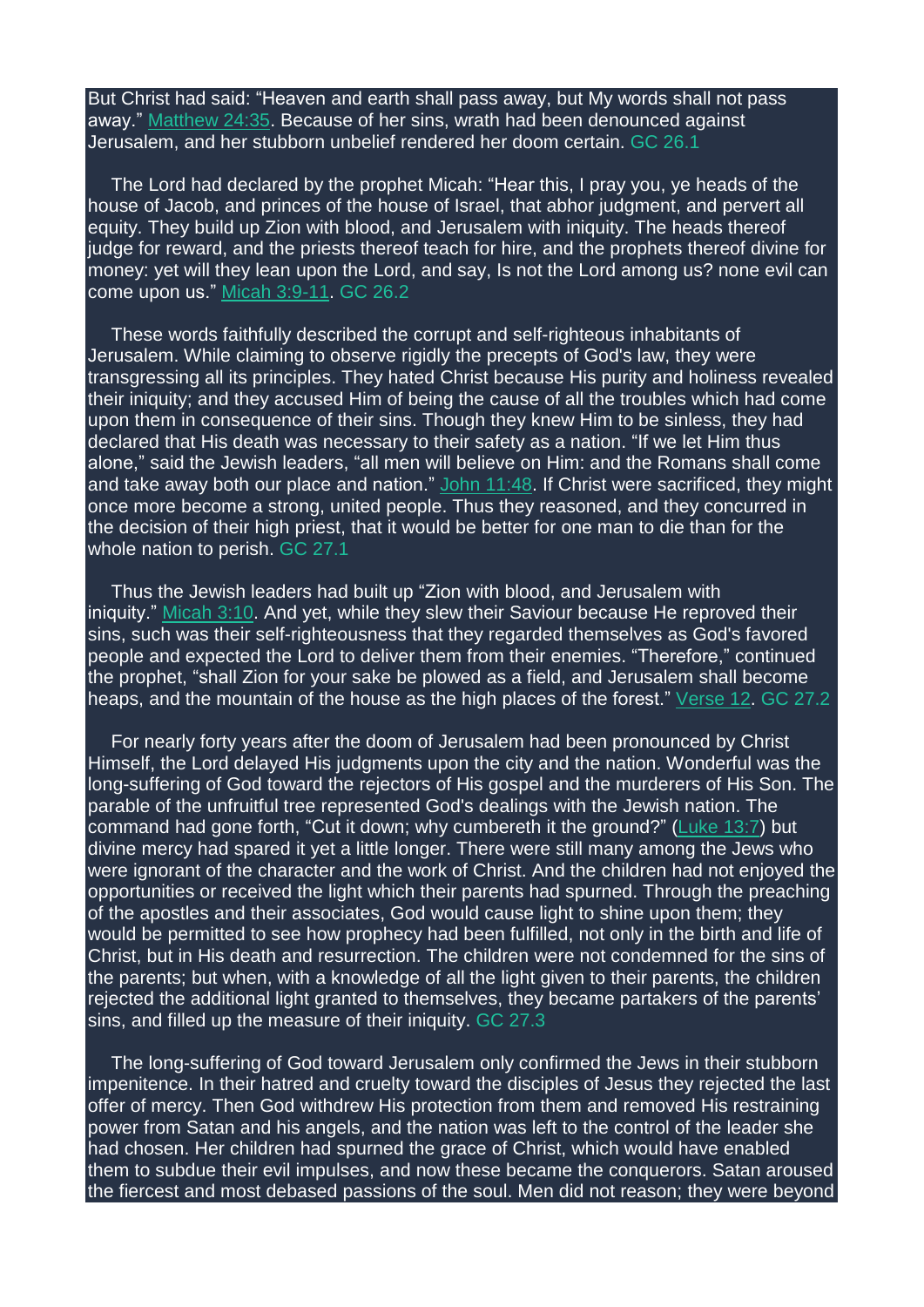reason—controlled by impulse and blind rage. They became satanic in their cruelty. In the family and in the nation, among the highest and the lowest classes alike, there was suspicion, envy, hatred, strife, rebellion, murder. There was no safety anywhere. Friends and kindred betrayed one another. Parents slew their children, and children their parents. The rulers of the people had no power to rule themselves. Uncontrolled passions made them tyrants. The Jews had accepted false testimony to condemn the innocent Son of God. Now false accusations made their own lives uncertain. By their actions they had long been saying: "Cause the Holy One of Israel to cease from before us." Isaiah [30:11.](https://m.egwwritings.org/en/book/1965.37191#37191) Now their desire was granted. The fear of God no longer disturbed them. Satan was at the head of the nation, and the highest civil and religious authorities were under his sway. GC 28.1

The leaders of the opposing factions at times united to plunder and torture their wretched victims, and again they fell upon each other's forces and slaughtered without mercy. Even the sanctity of the temple could not restrain their horrible ferocity. The worshipers were stricken down before the altar, and the sanctuary was polluted with the bodies of the slain. Yet in their blind and blasphemous presumption the instigators of this hellish work publicly declared that they had no fear that Jerusalem would be destroyed, for it was God's own city. To establish their power more firmly, they bribed false prophets to proclaim, even while Roman legions were besieging the temple, that the people were to wait for deliverance from God. To the last, multitudes held fast to the belief that the Most High would interpose for the defeat of their adversaries. But Israel had spurned the divine protection, and now she had no defense. Unhappy Jerusalem! rent by internal dissensions, the blood of her children slain by one another's hands crimsoning her streets, while alien armies beat down her fortifications and slew her men of war! GC 29.1

All the predictions given by Christ concerning the destruction of Jerusalem were fulfilled to the letter. The Jews experienced the truth of His words of warning: "With what measure ye mete, it shall be measured to you again." [Matthew](https://m.egwwritings.org/en/book/1965.47615#47615) 7:2. GC 29.2

Signs and wonders appeared, foreboding disaster and doom. In the midst of the night an unnatural light shone over the temple and the altar. Upon the clouds at sunset were pictured chariots and men of war gathering for battle. The priests ministering by night in the sanctuary were terrified by mysterious sounds; the earth trembled, and a multitude of voices were heard crying: "Let us depart hence." The great eastern gate, which was so heavy that it could hardly be shut by a score of men, and which was secured by immense bars of iron fastened deep in the pavement of solid stone, opened at midnight, without visible agency.—Milman, *The History of the Jews,* book 13. GC 29.3

For seven years a man continued to go up and down the streets of Jerusalem, declaring the woes that were to come upon the city. By day and by night he chanted the wild dirge: "A voice from the east! a voice from the west! a voice from the four winds! a voice against Jerusalem and against the temple! a voice against the bridegrooms and the brides! a voice against the whole people!"—*Ibid*. This strange being was imprisoned and scourged, but no complaint escaped his lips. To insult and abuse he answered only: "Woe, woe to Jerusalem!" "woe, woe to the inhabitants thereof!" His warning cry ceased not until he was slain in the siege he had foretold. GC 30.1

Not one Christian perished in the destruction of Jerusalem. Christ had given His disciples warning, and all who believed His words watched for the promised sign. "When ye shall see Jerusalem compassed with armies," said Jesus, "then know that the desolation thereof is nigh. Then let them which are in Judea flee to the mountains; and let them which are in the midst of it depart out." Luke [21:20,](https://m.egwwritings.org/en/book/1965.52731#52731) 21. After the Romans under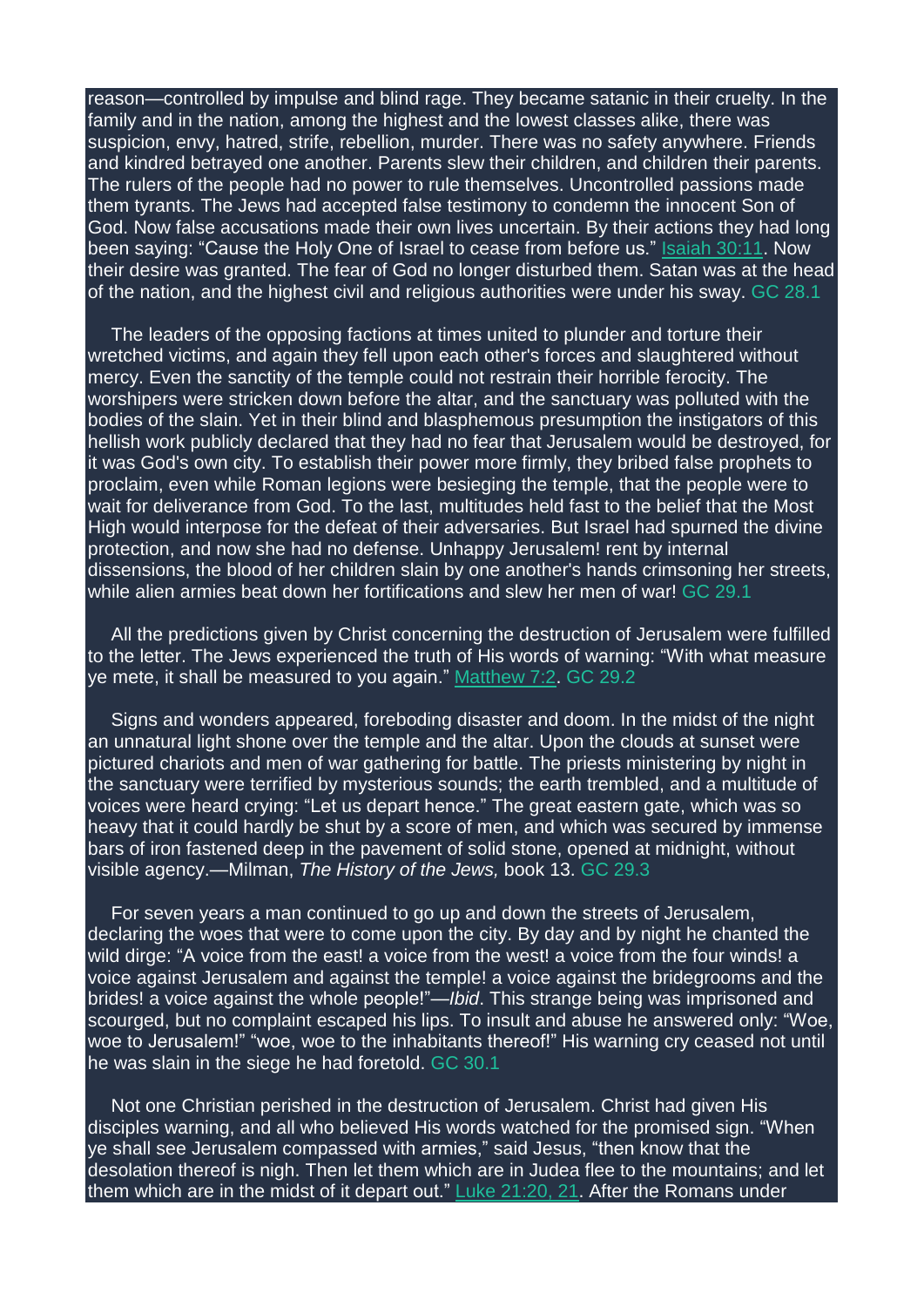Cestius had surrounded the city, they unexpectedly abandoned the siege when everything seemed favorable for an immediate attack. The besieged, despairing of successful resistance, were on the point of surrender, when the Roman general withdrew his forces without the least apparent reason. But God's merciful providence was directing events for the good of His own people. The promised sign had been given to the waiting Christians, and now an opportunity was offered for all who would, to obey the Saviour's warning. Events were so overruled that neither Jews nor Romans should hinder the flight of the Christians. Upon the retreat of Cestius, the Jews, sallying from Jerusalem, pursued after his retiring army; and while both forces were thus fully engaged, the Christians had an opportunity to leave the city. At this time the country also had been cleared of enemies who might have endeavored to intercept them. At the time of the siege, the Jews were assembled at Jerusalem to keep the Feast of Tabernacles, and thus the Christians throughout the land were able to make their escape unmolested. Without delay they fled to a place of safety—the city of Pella, in the land of Perea, beyond Jordan. GC 30.2

The Jewish forces, pursuing after Cestius and his army, fell upon their rear with such fierceness as to threaten them with total destruction. It was with great difficulty that the Romans succeeded in making their retreat. The Jews escaped almost without loss, and with their spoils returned in triumph to Jerusalem. Yet this apparent success brought them only evil. It inspired them with that spirit of stubborn resistance to the Romans which speedily brought unutterable woe upon the doomed city. GC 31.1

Terrible were the calamities that fell upon Jerusalem when the siege was resumed by Titus. The city was invested at the time of the Passover, when millions of Jews were assembled within its walls. Their stores of provision, which if carefully preserved would have supplied the inhabitants for years, had previously been destroyed through the jealousy and revenge of the contending factions, and now all the horrors of starvation were experienced. A measure of wheat was sold for a talent. So fierce were the pangs of hunger that men would gnaw the leather of their belts and sandals and the covering of their shields. Great numbers of the people would steal out at night to gather wild plants growing outside the city walls, though many were seized and put to death with cruel torture, and often those who returned in safety were robbed of what they had gleaned at so great peril. The most inhuman tortures were inflicted by those in power, to force from the want-stricken people the last scanty supplies which they might have concealed. And these cruelties were not infrequently practiced by men who were themselves well fed, and who were merely desirous of laying up a store of provision for the future. GC 31.2

Thousands perished from famine and pestilence. Natural affection seemed to have been destroyed. Husbands robbed their wives, and wives their husbands. Children would be seen snatching the food from the mouths of their aged parents. The question of the prophet, "Can a woman forget her sucking child?" received the answer within the walls of that doomed city: "The hands of the pitiful women have sodden their own children: they were their meat in the destruction of the daughter of my people." [Isaiah](https://m.egwwritings.org/en/book/1965.38056#38056) [49:15;](https://m.egwwritings.org/en/book/1965.38056#38056) [Lamentations](https://m.egwwritings.org/en/book/1965.41689#41689) 4:10. Again was fulfilled the warning prophecy given fourteen centuries before: "The tender and delicate woman among you, which would not adventure to set the sole of her foot upon the ground for delicateness and tenderness, her eye shall be evil toward the husband of her bosom, and toward her son, and toward her daughter, ... and toward her children which she shall bear: for she shall eat them for want of all things secretly in the siege and straitness, wherewith thine enemy shall distress thee in thy gates." [Deuteronomy](https://m.egwwritings.org/en/book/1965.11523#11523) 28:56, 57. GC 32.1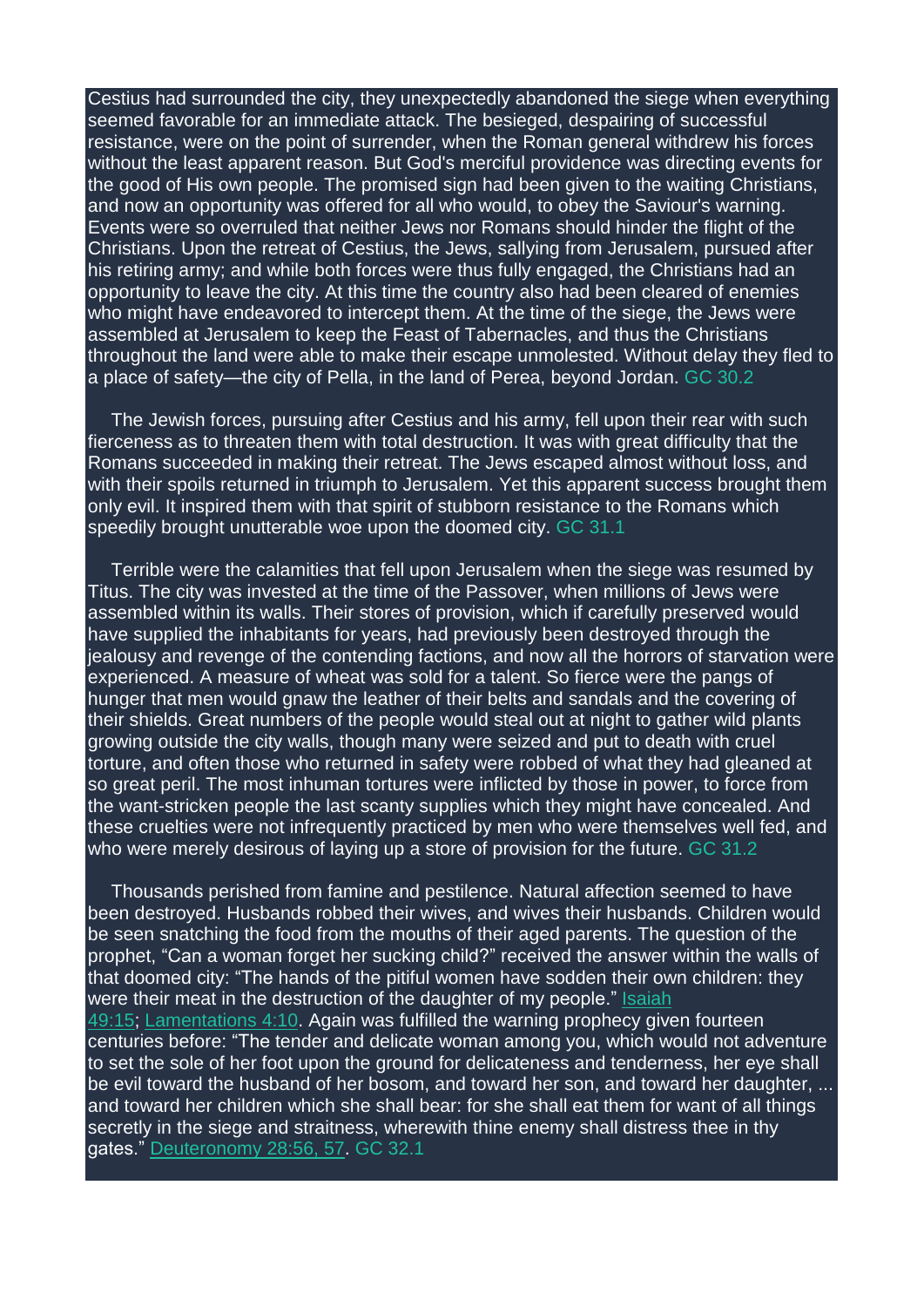The Roman leaders endeavored to strike terror to the Jews and thus cause them to surrender. Those prisoners who resisted when taken, were scourged, tortured, and crucified before the wall of the city. Hundreds were daily put to death in this manner, and the dreadful work continued until, along the Valley of Jehoshaphat and at Calvary, crosses were erected in so great numbers that there was scarcely room to move among them. So terribly was visited that awful imprecation uttered before the judgment seat of Pilate: "His blood be on us, and on our children." [Matthew](https://m.egwwritings.org/en/book/1965.49307#49307) 27:25. GC 32.2

Titus would willingly have put an end to the fearful scene, and thus have spared Jerusalem the full measure of her doom. He was filled with horror as he saw the bodies of the dead lying in heaps in the valleys. Like one entranced, he looked from the crest of Olivet upon the magnificent temple and gave command that not one stone of it be touched. Before attempting to gain possession of this stronghold, he made an earnest appeal to the Jewish leaders not to force him to defile the sacred place with blood. If they would come forth and fight in any other place, no Roman should violate the sanctity of the temple. Josephus himself, in a most eloquent appeal, entreated them to surrender, to save themselves, their city, and their place of worship. But his words were answered with bitter curses. Darts were hurled at him, their last human mediator, as he stood pleading with them. The Jews had rejected the entreaties of the Son of God, and now expostulation and entreaty only made them more determined to resist to the last. In vain were the efforts of Titus to save the temple; One greater than he had declared that not one stone was to be left upon another. GC 32.3

The blind obstinacy of the Jewish leaders, and the detestable crimes perpetrated within the besieged city, excited the horror and indignation of the Romans, and Titus at last decided to take the temple by storm. He determined, however, that if possible it should be saved from destruction. But his commands were disregarded. After he had retired to his tent at night, the Jews, sallying from the temple, attacked the soldiers without. In the struggle, a firebrand was flung by a soldier through an opening in the porch, and immediately the cedar-lined chambers about the holy house were in a blaze. Titus rushed to the place, followed by his generals and legionaries, and commanded the soldiers to quench the flames. His words were unheeded. In their fury the soldiers hurled blazing brands into the chambers adjoining the temple, and then with their swords they slaughtered in great numbers those who had found shelter there. Blood flowed down the temple steps like water. Thousands upon thousands of Jews perished. Above the sound of battle, voices were heard shouting: "Ichabod!"—the glory is departed. GC 33.1

"Titus found it impossible to check the rage of the soldiery; he entered with his officers, and surveyed the interior of the sacred edifice. The splendor filled them with wonder; and as the flames had not yet penetrated to the holy place, he made a last effort to save it, and springing forth, again exhorted the soldiers to stay the progress of the conflagration. The centurion Liberalis endeavored to force obedience with his staff of office; but even respect for the emperor gave way to the furious animosity against the Jews, to the fierce excitement of battle, and to the insatiable hope of plunder. The soldiers saw everything around them radiant with gold, which shone dazzlingly in the wild light of the flames; they supposed that incalculable treasures were laid up in the sanctuary. A soldier, unperceived, thrust a lighted torch between the hinges of the door: the whole building was in flames in an instant. The blinding smoke and fire forced the officers to retreat, and the noble edifice was left to its fate. GC 33.2

"It was an appalling spectacle to the Roman—what was it to the Jew? The whole summit of the hill which commanded the city, blazed like a volcano. One after another the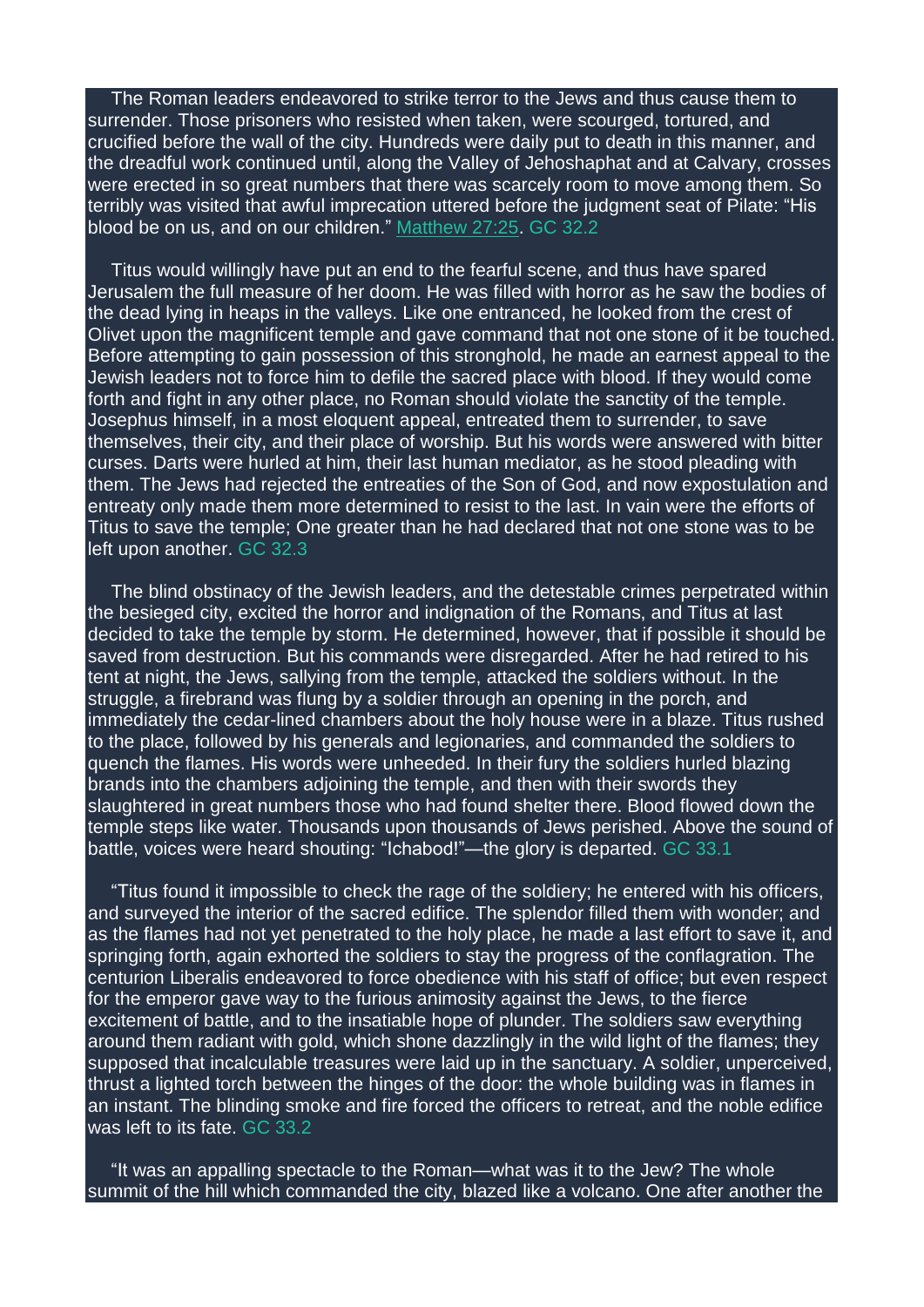buildings fell in, with a tremendous crash, and were swallowed up in the fiery abyss. The roofs of cedar were like sheets of flame; the gilded pinnacles shone like spikes of red light; the gate towers sent up tall columns of flame and smoke. The neighboring hills were lighted up; and dark groups of people were seen watching in horrible anxiety the progress of the destruction: the walls and heights of the upper city were crowded with faces, some pale with the agony of despair, others scowling unavailing vengeance. The shouts of the Roman soldiery as they ran to and fro, and the howlings of the insurgents who were perishing in the flames, mingled with the roaring of the conflagration and the thundering sound of falling timbers. The echoes of the mountains replied or brought back the shrieks of the people on the heights; all along the walls resounded screams and wailings; men who were expiring with famine rallied their remaining strength to utter a cry of anguish and desolation. GC 34.1

"The slaughter within was even more dreadful than the spectacle from without. Men and women, old and young, insurgents and priests, those who fought and those who entreated mercy, were hewn down in indiscriminate carnage. The number of the slain exceeded that of the slayers. The legionaries had to clamber over heaps of dead to carry on the work of extermination."—Milman, *The History of the Jews,* book 16. GC 35.1

After the destruction of the temple, the whole city soon fell into the hands of the Romans. The leaders of the Jews forsook their impregnable towers, and Titus found them solitary. He gazed upon them with amazement, and declared that God had given them into his hands; for no engines, however powerful, could have prevailed against those stupendous battlements. Both the city and the temple were razed to their foundations, and the ground upon which the holy house had stood was "plowed like a field." [Jeremiah](https://m.egwwritings.org/en/book/1965.39978#39978) [26:18.](https://m.egwwritings.org/en/book/1965.39978#39978) In the siege and the slaughter that followed, more than a million of the people perished; the survivors were carried away as captives, sold as slaves, dragged to Rome to grace the conqueror's triumph, thrown to wild beasts in the amphitheaters, or scattered as homeless wanderers throughout the earth. GC 35.2

The Jews had forged their own fetters; they had filled for themselves the cup of vengeance. In the utter destruction that befell them as a nation, and in all the woes that followed them in their dispersion, they were but reaping the harvest which their own hands had sown. Says the prophet: "O Israel, thou hast destroyed thyself;" "for thou hast fallen by thine iniquity."  $Hosea$  13:9; [14:1.](https://m.egwwritings.org/en/book/1965.45473#45473) Their sufferings are often represented as a punishment visited upon them by the direct decree of God. It is thus that the great deceiver seeks to conceal his own work. By stubborn rejection of divine love and mercy, the Jews had caused the protection of God to be withdrawn from them, and Satan was permitted to rule them according to his will. The horrible cruelties enacted in the destruction of Jerusalem are a demonstration of Satan's vindictive power over those who yield to his control. GC 35.3

We cannot know how much we owe to Christ for the peace and protection which we enjoy. It is the restraining power of God that prevents mankind from passing fully under the control of Satan. The disobedient and unthankful have great reason for gratitude for God's mercy and long-suffering in holding in check the cruel, malignant power of the evil one. But when men pass the limits of divine forbearance, that restraint is removed. God does not stand toward the sinner as an executioner of the sentence against transgression; but He leaves the rejectors of His mercy to themselves, to reap that which they have sown. Every ray of light rejected, every warning despised or unheeded, every passion indulged, every transgression of the law of God, is a seed sown which yields its unfailing harvest. The Spirit of God, persistently resisted, is at last withdrawn from the sinner, and then there is